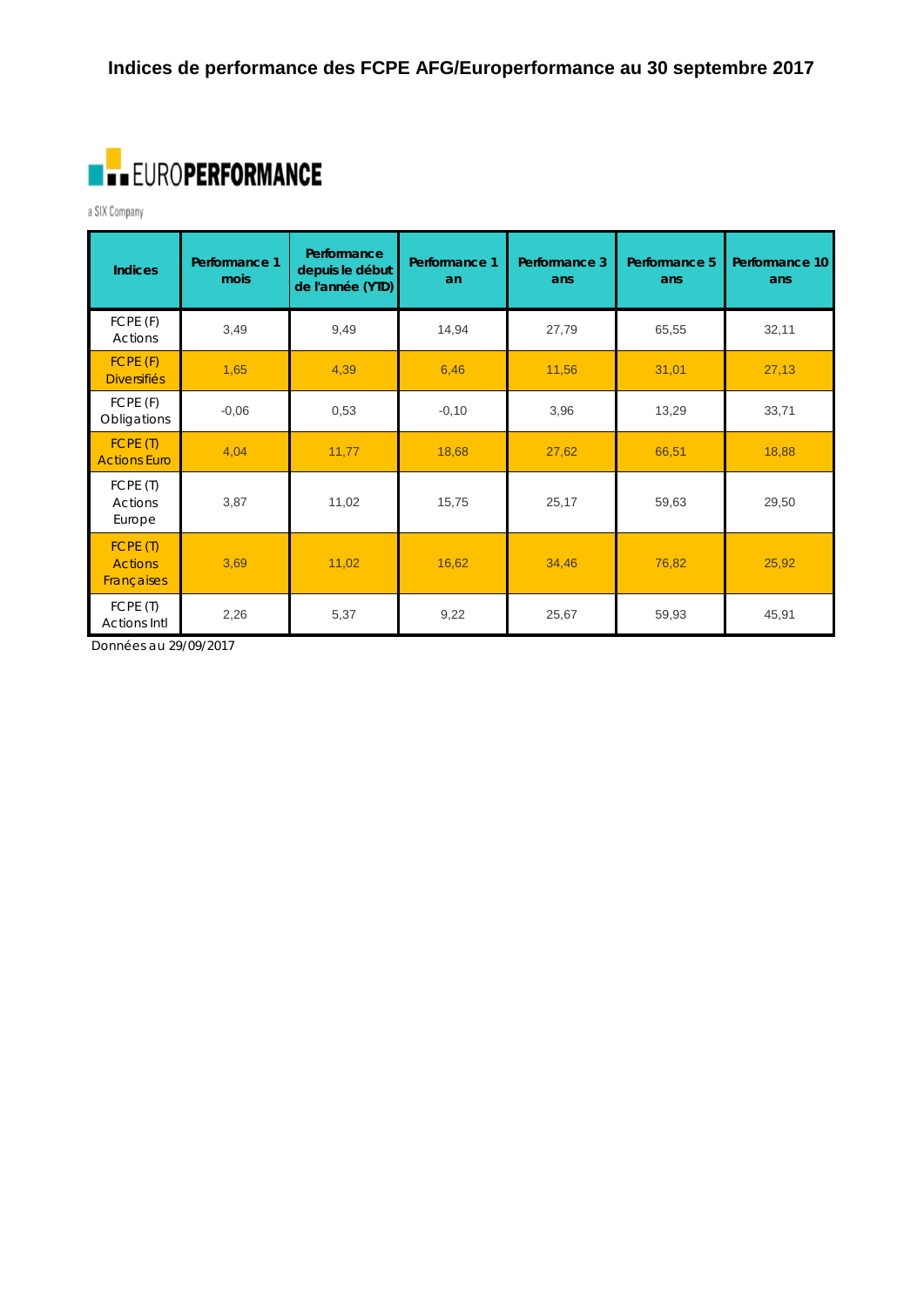*Graphique généré le 30/11/2017*

| <b>Date</b> | Performance<br>du 31/12/1999 au 29/09/2017<br>En Euro |                    |                    |                     |                    |                   |                     |  |  |
|-------------|-------------------------------------------------------|--------------------|--------------------|---------------------|--------------------|-------------------|---------------------|--|--|
|             | FCPE (F)                                              | FCPE (F)           | FCPE (F)           | FCPE (T)            | FCPE (T)           | FCPE (T)          | FCPE (T)            |  |  |
|             | <b>Obligations</b>                                    | <b>Actions</b>     | <b>Diversifiés</b> | <b>Actions Euro</b> | <b>Actions</b>     | <b>Actions</b>    | <b>Actions Intl</b> |  |  |
|             |                                                       |                    |                    |                     | <b>Europe</b>      | <b>Françaises</b> |                     |  |  |
|             | Performance                                           | <b>Performance</b> | <b>Performance</b> | Performance         | <b>Performance</b> | Performance       | <b>Performance</b>  |  |  |
|             | FCPE (F)                                              | FCPE (F)           | FCPE (F)           | FCPE (T)            | FCPE (T)           | FCPE (T)          | FCPE (T)            |  |  |
|             | <b>Obligations</b>                                    | <b>Actions</b>     | <b>Diversifiés</b> | <b>Actions Euro</b> | <b>Actions</b>     | <b>Actions</b>    | <b>Actions Intl</b> |  |  |
|             |                                                       |                    |                    |                     | <b>Europe</b>      | <b>Françaises</b> |                     |  |  |
| 30/12/1999  | 100,0000                                              | 100,0000           | 100,0000           | 100,0000            | 100,0000           | 100,0000          | 100,0000            |  |  |
| 31/01/2000  | 99,6318                                               | 99,4511            | 99,7779            | 99,4732             | 97,5335            | 99,2711           | 98,8797             |  |  |
| 29/02/2000  | 100,4387                                              | 105,2794           | 104,2654           | 106,2241            | 106,5573           | 106,8597          | 103,9524            |  |  |
| 31/03/2000  | 101,1450                                              | 106,3913           | 104,6274           | 105,9765            | 109,2222           | 108,8883          | 105,5664            |  |  |
| 28/04/2000  | 101,0896                                              | 106,4621           | 104,6979           | 106,2088            | 105,2153           | 107,5615          | 105,4442            |  |  |
| 31/05/2000  | 101,0297                                              | 104,9478           | 104,1301           | 105,2585            | 102,4667           | 106,8130          | 103,0754            |  |  |
| 30/06/2000  | 101,2721                                              | 105,0531           | 104,5316           | 105,4605            | 103,0374           | 108,7046          | 103,0641            |  |  |
| 31/07/2000  | 101,4559                                              | 105,9809           | 105,0943           | 106,3523            | 102,9258           | 109,2315          | 104,1343            |  |  |
| 31/08/2000  | 101,6175                                              | 108,6202           | 107,1345           | 108,7259            | 104,2615           | 112,0599          | 107,1698            |  |  |
| 29/09/2000  | 102,0253                                              | 104,6503           | 104,8441           | 104,7917            | 101,8209           | 107,5967          | 103,4357            |  |  |
| 31/10/2000  | 102,3974                                              | 103,5749           | 104,3872           | 103,5461            | 100,6195           | 105,6985          | 102,8945            |  |  |
| 30/11/2000  | 102,9843                                              | 99,8903            | 102,3070           | 99,9871             | 97,0657            | 102,7880          | 99,0483             |  |  |
| 29/12/2000  | 103,9073                                              | 97,8214            | 102,0201           | 98,6149             | 93,7672            | 100,7301          | 96,0792             |  |  |
| 31/01/2001  | 104,3385                                              | 99,0179            | 103,1206           | 99,5455             | 93,5957            | 101,4085          | 97,5818             |  |  |
| 28/02/2001  | 104,6436                                              | 93,3570            | 100,0576           | 94,2455             | 87,3874            | 94,5248           | 92,0760             |  |  |
| 30/03/2001  | 105,2554                                              | 88,6552            | 98,0103            | 90,1514             | 82,1878            | 88,6122           | 87,5344             |  |  |
| 30/04/2001  | 105,0125                                              | 93,0473            | 100,7022           | 94,6327             | 87,0975            | 93,4676           | 91,3570             |  |  |
| 31/05/2001  | 105,2087                                              | 93,7700            | 101,1389           | 94,9633             | 89,5002            | 94,1358           | 92,5148             |  |  |
| 29/06/2001  | 105,8763                                              | 89,7210            | 99,4248            | 90,7257             | 82,7843            | 88,3224           | 89,2709             |  |  |
| 31/07/2001  | 106,3884                                              | 87,2728            | 98,4688            | 88,8819             | 79,3768            | 85,8974           | 86,4490             |  |  |
| 31/08/2001  | 107,1025                                              | 83,4922            | 96,7870            | 85,7238             | 76,7200            | 82,4376           | 82,2032             |  |  |
| 28/09/2001  | 107,5626                                              | 73,8350            | 91,8060            | 75,6070             | 65,5873            | 70,4904           | 73,6404             |  |  |
| 31/10/2001  | 108,8249                                              | 77,5257            | 94,3885            | 78,8058             | 71,1497            | 74,4140           | 77,4647             |  |  |
| 30/11/2001  | 108,7272                                              | 80,2526            | 96,1899            | 81,9276             | 73,6707            | 76,3767           | 80,1730             |  |  |
| 28/12/2001  | 108,3531                                              | 81,5871            | 96,9048            | 83,0456             | 74,9556            | 77,8645           | 81,4809             |  |  |
| 31/01/2002  | 108,3024                                              | 80,4398            | 96,1281            | 81,7669             | 74,0742            | 75,8885           | 80,3952             |  |  |
| 28/02/2002  | 108,5462                                              | 78,7578            | 95,4067            | 80,0666             | 71,6274            | 73,1317           | 78,9380             |  |  |
| 28/03/2002  | 108,2441                                              | 82,3139            | 97,5921            | 83,7542             | 75,3168            | 77,2445           | 82,0335             |  |  |
| 30/04/2002  | 108,7004                                              | 79,7606            | 96,1234            | 81,4375             | 73,3557            | 74,5086           | 79,0913             |  |  |
| 31/05/2002  | 108,8001                                              | 77,4805            | 94,9835            | 79,4871             | 70,4389            | 72,2939           | 76,5462             |  |  |
| 28/06/2002  | 109,0942                                              | 70,7390            | 91,2141            | 73,6433             | 64,0642            | 65,2348           | 69,4602             |  |  |
| 31/07/2002  | 109,8002                                              | 64,3868            | 87,1281            | 67,2559             | 57,0194            | 58,2538           | 62,9525             |  |  |
| 30/08/2002  | 110,8069                                              | 65,4805            | 88,5185            | 67,9147             | 59,4262            | 59,4768           | 64,4066             |  |  |
| 30/09/2002  | 111,7271                                              | 58,9135            | 84,6028            | 61,3179             | 52,5353            | 52,3364           | 58,4965             |  |  |
| 31/10/2002  | 111,6204                                              | 60,8800            | 85,8258            | 63,3754             | 54,8723            | 55,1783           | 60,5996             |  |  |
| 29/11/2002  | 112,2247                                              | 64,5040            | 88,7304            | 67,5738             | 58,1578            | 58,7215           | 63,5693             |  |  |
| 31/12/2002  | 113,4486                                              | 59,6189            | 85,5837            | 62,6369             | 53,4997            | 54,0085           | 58,5517             |  |  |
| 31/01/2003  | 114,1759                                              | 57,0213            | 84,0256            | 59,6199             | 50,1626            | 51,9707           | 55,6928             |  |  |
| 28/02/2003  | 114,9559                                              | 55,2311            | 82,9327            | 57,4768             | 48,4072            | 50,0718           | 54,1089             |  |  |
| 31/03/2003  | 114,6454                                              | 55,1767            | 82,6266            | 57,4041             | 49,2228            | 49,4942           | 54,3618             |  |  |
| 30/04/2003  | 115,1187                                              | 57,4245            | 84,5801            | 60,7984             | 51,5268            | 52,9943           | 56,2166             |  |  |
| 30/05/2003  | 116,6328                                              | 58,1104            | 85,6809            | 61,8079             | 52,0554            | 54,1270           | 56,5812             |  |  |
| 30/06/2003  | 116,7074                                              | 60,8896            | 88,1063            | 64,9557             | 54,5613            | 56,8785           | 59,5661             |  |  |
| 31/07/2003  | 116,3700                                              | 61,9022            | 88,5709            | 65,5683             | 55,2903            | 57,6648           | 60,6853             |  |  |
| 29/08/2003  | 116,1358                                              | 64,2890            | 90,3299            | 68,0407             | 57,9796            | 60,0486           | 63,1267             |  |  |
| 30/09/2003  | 116,8643                                              | 62,7469            | 89,4019            | 66,2897             | 57,6028            | 59,1160           | 61,4687             |  |  |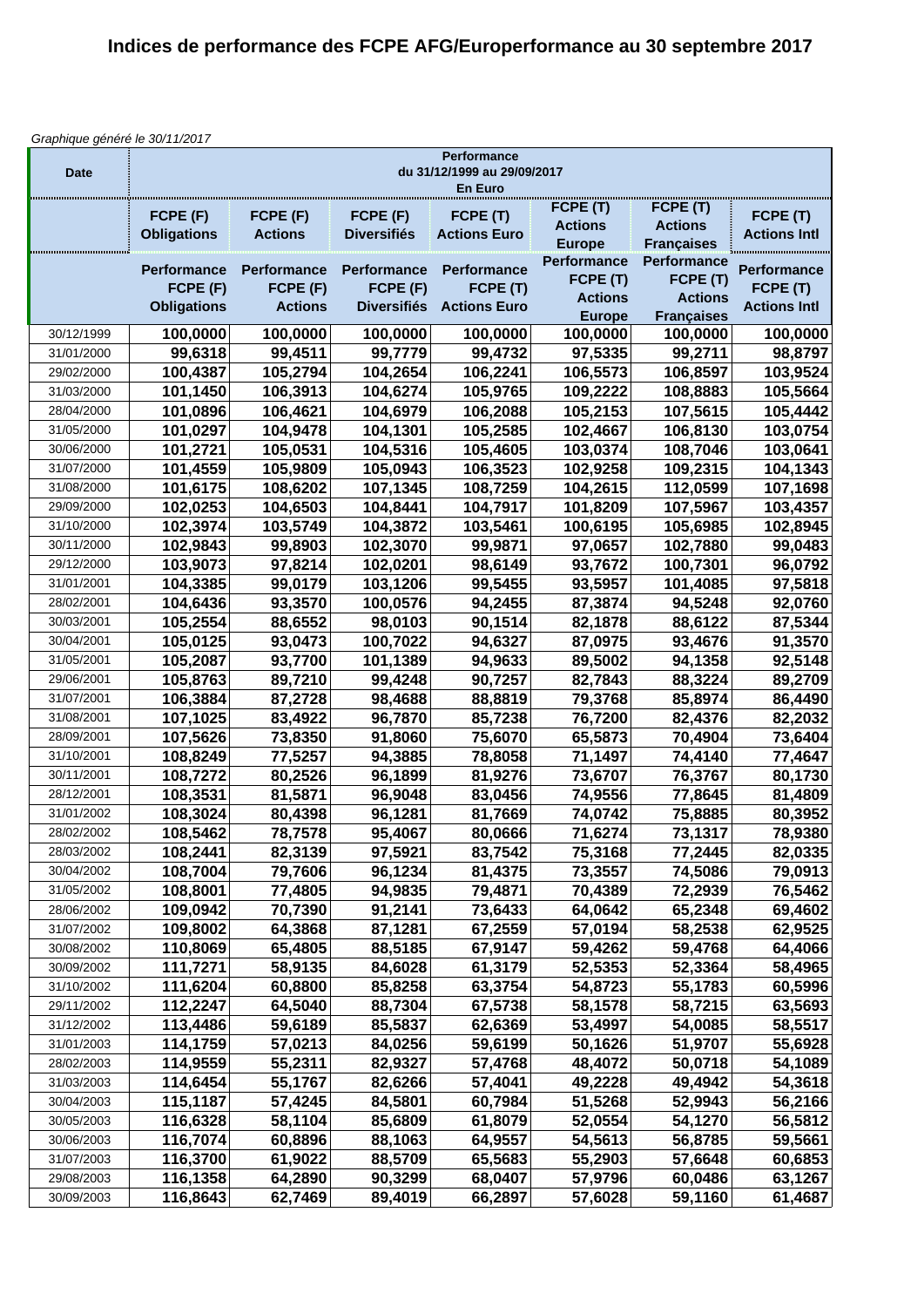|                          | Performance                 |                      |                      |                      |                                |                         |                     |  |
|--------------------------|-----------------------------|----------------------|----------------------|----------------------|--------------------------------|-------------------------|---------------------|--|
| <b>Date</b>              | du 31/12/1999 au 29/09/2017 |                      |                      |                      |                                |                         |                     |  |
|                          |                             |                      |                      | En Euro              |                                |                         |                     |  |
|                          | FCPE (F)                    | FCPE (F)             | FCPE (F)             | FCPE (T)             | FCPE (T)                       | FCPE (T)                | FCPE (T)            |  |
|                          | <b>Obligations</b>          | <b>Actions</b>       | <b>Diversifiés</b>   | <b>Actions Euro</b>  | <b>Actions</b>                 | <b>Actions</b>          | <b>Actions Intl</b> |  |
|                          |                             |                      |                      |                      | <b>Europe</b>                  | <b>Françaises</b>       |                     |  |
|                          | <b>Performance</b>          | <b>Performance</b>   | <b>Performance</b>   | <b>Performance</b>   | <b>Performance</b><br>FCPE (T) | Performance<br>FCPE (T) | <b>Performance</b>  |  |
|                          | FCPE (F)                    | FCPE (F)             | FCPE (F)             | FCPE (T)             | <b>Actions</b>                 | <b>Actions</b>          | FCPE (T)            |  |
|                          | <b>Obligations</b>          | <b>Actions</b>       | <b>Diversifiés</b>   | <b>Actions Euro</b>  | <b>Europe</b>                  | <b>Françaises</b>       | <b>Actions Intl</b> |  |
| 31/10/2003               | 116,4015                    | 64,8052              | 90,7667              | 68,3475              | 59,2950                        | 60,6063                 | 63,5535             |  |
| 28/11/2003               | 116,4597                    | 65,8797              | 91,5608              | 69,8648              | 60,6234                        | 61,6421                 | 63,9907             |  |
| 31/12/2003               | 117,3103                    | 66,9453              | 92,5973              | 71,4067              | 61,8144                        | 62,5999                 | 64,6999             |  |
| 30/01/2004               | 117,7374                    | 69,2937              | 94,4505              | 73,5066              | 63,8986                        | 65,4722                 | 66,9133             |  |
| 27/02/2004               | 118,4479                    | 70,1500              | 95,2259              | 74,2188              | 65,0243                        | 66,2950                 | 67,7527             |  |
| 31/03/2004               | 119,1668                    | 68,4615              | 94,4435              | 72,2150              | 63,0581                        | 64,1473                 | 66,7640             |  |
| 30/04/2004               | 118,5804                    | 69,8107              | 95,1913              | 73,6865              | 64,9592                        | 66,0301                 | 67,8942             |  |
| 28/05/2004               | 118,5722                    | 68,9527              | 94,6426              | 73,3379              | 64,0086                        | 65,4896                 | 66,5879             |  |
| 30/06/2004               | 118,6489                    | 70,5962              | 95,8204              | 75,0044              | 65,4530                        | 67,0158                 | 68,0804             |  |
| 30/07/2004               | 119,0081                    | 68,4524              | 94,4358              | 72,6208              | 63,8298                        | 64,7489                 | 65,9519             |  |
| 31/08/2004               | 119,6949                    | 68,5853              | 94,7658              | 72,7777              | 63,6603                        | 64,9882                 | 66,2896             |  |
| 30/09/2004               | 120,1472                    | 69,2047              | 95,3019              | 73,5887              | 64,5226                        | 65,3898                 | 66,6926             |  |
| 29/10/2004               | 120,8035                    | 69,5877              | 95,8606              | 74,5318              | 64,7556                        | 65,8268                 | 66,5297             |  |
| 30/11/2004               | 121,3741                    | 71,2484              | 97,2969              | 76,3399              | 66,2908                        | 67,4684                 | 68,0703             |  |
| 31/12/2004               | 121,7557                    | 72,3725              | 98,2471              | 77,4022              | 67,6116                        | 68,2854                 | 68,9993             |  |
| 31/01/2005               | 122,2658                    | 73,2829              | 99,2139              | 78,1917              | 68,8886                        | 69,2347                 | 69,8746             |  |
| 28/02/2005               | 122,1316                    | 75,1039              | 100,2795             | 80,1851              | 70,9108                        | 71,2082                 | 71,2378             |  |
| 31/03/2005               | 122,2775                    | 75,1391              | 100,4869             | 80,3608              | 70,6346                        | 71,4001                 | 70,9296             |  |
| 29/04/2005               | 123,2930                    | 73,2682              | 99,4852              | 77,9905              | 69,3458                        | 69,1559                 | 69,3870             |  |
| 31/05/2005               | 123,8032                    | 76,6332              | 101,8797             | 81,1913              | 72,0139                        | 72,5591                 | 72,9237             |  |
| 30/06/2005               | 124,6735                    | 78,8842              | 103,6724             | 83,3563              | 74,7082                        | 74,3494                 | 75,3770             |  |
| 29/07/2005               | 124,6704                    | 81,9517              | 105,7766             | 86,6361              | 77,0258                        | 78,5019                 | 77,6536             |  |
| 31/08/2005               | 125,0615                    | 81,1284              | 105,5259             | 85,5942              | 76,7843                        | 77,4845                 | 76,9701             |  |
| 30/09/2005               | 125,1904                    | 84,4293              | 107,7982             | 89,1601              | 79,9424                        | 80,6560                 | 80,0303             |  |
| 31/10/2005               | 124,4217                    | 81,3978              | 105,4398             | 86,0858              | 76,8650                        | 77,3430                 | 77,0704             |  |
| 30/11/2005               | 124,2926                    | 85,1670              | 107,8033             | 89,4294              | 80,4646                        | 81,1236                 | 81,3538             |  |
| 30/12/2005               | 124,7144                    | 87,6097              | 109,5171             | 92,1510              | 82,5858                        | 83,7915                 | 83,3901             |  |
| 31/01/2006               | 124,4887                    | 89,7155              | 110,7919             | 94,5012              | 84,9623                        | 86,3168                 | 84,8273             |  |
| 28/02/2006               | 124,6349                    | 92,2219              | 112,4606             | 97,3408              | 87,6548                        | 88,5978                 | 87,1253             |  |
| 31/03/2006               | 123,9005                    | 93,7022              | 113,2225             | 98,9039              | 89,2499                        | 91,1218                 | 88,0745             |  |
| 28/04/2006               | 123,5148                    | 93,9401              | 113,2308             | 99,3255              | 90,1621                        | 91,1335                 | 88,0651             |  |
| 31/05/2006               | 124,0047                    | 89,8732              | 111,0015             | 95,2640              | 86,3802                        | 87,5404                 | 83,7226             |  |
| 30/06/2006               | 123,5936                    | 89,8776              | 110,6420             | 95,2809              | 86,0889                        | 88,0074                 | 83,6371             |  |
| 31/07/2006               | 124,2141                    | 90,5542              | 111,3710             | 95,8761              | 86,9520                        | 88,3150                 | 84,0003             |  |
| 31/08/2006               | 124,9988                    | 92,6441              | 112,8043             | 98,3169              | 88,4794                        | 90,4362                 | 85,8552             |  |
| 29/09/2006               | 125,5925                    | 94,4245              | 114,1750             | 100,1607             | 89,9821                        | 92,6166                 | 87,6362             |  |
| 31/10/2006               | 125,4729                    | 96,9416              | 115,7936             | 102,6643             | 93,0409                        | 94,6748                 | 90,0216             |  |
| 30/11/2006               | 126,0938                    | 97,3390              | 116,3487             | 103,3259             | 93,6693                        | 95,1890                 | 89,8617             |  |
| 29/12/2006               | 125,5455                    | 99,5229              | 117,3378             | 105,6569             | 95,9817                        | 97,8005                 | 91,6838             |  |
| 31/01/2007               | 125,4535                    | 101,1696             | 118,2656             | 107,0943             | 97,8850                        | 99,1411                 | 93,6002             |  |
| 28/02/2007               | 126,1285                    | 101,9579             | 119,2300             | 108,4198             | 98,8489                        | 100,3503                | 93,7632             |  |
| 30/03/2007               | 126,1811                    | 101,9868             | 119,0243             | 108,2126             | 98,5410<br>102,3181            | 100,0001                | 93,4123             |  |
| 30/04/2007               | 126,0851                    | 105,7853             | 121,2376             | 112,3306             |                                | 105,0268                | 95,8947             |  |
| 31/05/2007               | 125,8260                    | 108,3249<br>108,4324 | 122,5214<br>122,4830 | 115,0535             | 104,4495                       | 107,8249                | 98,1461             |  |
| 29/06/2007               | 125,5937                    |                      |                      | 115,3153             | 104,6687                       | 107,6746                | 98,0596             |  |
| 31/07/2007               | 126,4432<br>127,1111        | 104,9287<br>104,0334 | 120,7507             | 111,3744             | 101,2623                       | 102,9339                | 95,7846             |  |
| 31/08/2007<br>28/09/2007 | 127,1799                    | 105,3335             | 120,4064<br>121,3599 | 110,5270<br>112,3503 | 100,1737<br>101,0306           | 102,4096<br>103,1721    | 94,3758<br>95,3915  |  |
| 31/10/2007               | 128,1048                    | 106,5279             | 122,4571             | 113,7713             | 102,2513                       | 104,2397                | 96,3300             |  |
| 30/11/2007               | 128,5268                    | 102,2497             | 120,4592             | 110,2282             | 96,9512                        | 99,5611                 | 92,3328             |  |
|                          |                             |                      |                      |                      |                                |                         |                     |  |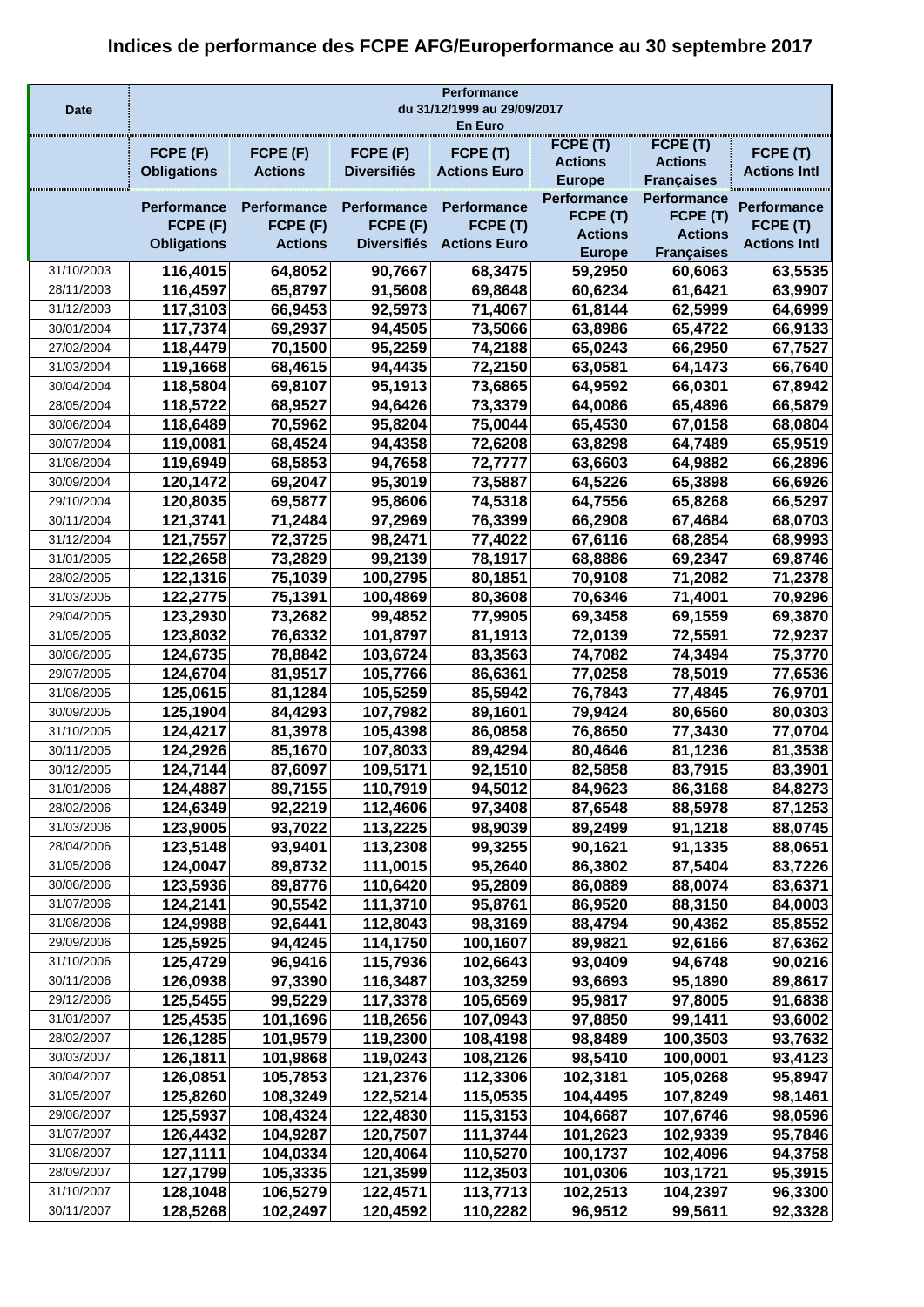| <b>Date</b>              | Performance<br>du 31/12/1999 au 29/09/2017<br>En Euro |                                |                                |                         |                    |                    |                                |  |
|--------------------------|-------------------------------------------------------|--------------------------------|--------------------------------|-------------------------|--------------------|--------------------|--------------------------------|--|
|                          |                                                       |                                |                                |                         | FCPE (T)           | FCPE (T)           |                                |  |
|                          | FCPE (F)                                              | FCPE (F)                       | FCPE (F)                       | FCPE (T)                | <b>Actions</b>     | <b>Actions</b>     | FCPE (T)                       |  |
|                          | <b>Obligations</b>                                    | <b>Actions</b>                 | <b>Diversifiés</b>             | <b>Actions Euro</b>     | <b>Europe</b>      | <b>Françaises</b>  | <b>Actions Intl</b>            |  |
|                          |                                                       |                                |                                |                         | <b>Performance</b> | Performance        |                                |  |
|                          | <b>Performance</b><br>FCPE (F)                        | <b>Performance</b><br>FCPE (F) | <b>Performance</b><br>FCPE (F) | Performance<br>FCPE (T) | FCPE (T)           | FCPE (T)           | <b>Performance</b><br>FCPE (T) |  |
|                          | <b>Obligations</b>                                    | <b>Actions</b>                 | <b>Diversifiés</b>             | <b>Actions Euro</b>     | <b>Actions</b>     | <b>Actions</b>     | <b>Actions Intl</b>            |  |
|                          |                                                       |                                |                                |                         | <b>Europe</b>      | <b>Françaises</b>  |                                |  |
| 31/12/2007               | 128,0671                                              | 102,7029                       | 120,4577                       | 110,9860                | 96,8626            | 99,9846            | 92,5394                        |  |
| 31/01/2008               | 129,5826                                              | 92,1654                        | 114,6743                       | 98,4086                 | 85,0113            | 89,1962            | 83,9815                        |  |
| 29/02/2008               | 130,0921                                              | 92,3386                        | 114,8330                       | 98,4364                 | 85,6823            | 89,1610            | 84,2909                        |  |
| 31/03/2008               | 129,5155                                              | 88,5501                        | 112,4379                       | 94,5654                 | 82,3387            | 86,4375            | 79,8611                        |  |
| 30/04/2008               | 129,3090                                              | 92,4748                        | 114,6799                       | 98,0912                 | 86,5169            | 91,2551            | 83,8419                        |  |
| 30/05/2008               | 128,6925                                              | 93,3908                        | 115,2349                       | 99,0638                 | 87,2128            | 92,5225            | 84,7393                        |  |
| 30/06/2008               | 128,1054                                              | 85,2493                        | 110,3650                       | 90,1402                 | 79,5551            | 83,7715            | 78,1564                        |  |
| 31/07/2008               | 129,0054                                              | 83,7296                        | 109,6645                       | 88,8091                 | 78,1975            | 82,3806            | 76,4521                        |  |
| 29/08/2008               | 130,5269                                              | 84,8999                        | 111,0468                       | 89,6185                 | 79,5665            | 83,6649            | 77,9704                        |  |
| 30/09/2008               | 130,4323                                              | 77,9693                        | 107,2449                       | 82,6619                 | 72,3189            | 77,1358            | 71,7996                        |  |
| 31/10/2008               | 131,4496                                              | 67,1003                        | 100,2450                       | 69,4735                 | 61,6570            | 64,9807            | 63,0684                        |  |
| 28/11/2008               | 133,2684                                              | 64,4977                        | 99,6170                        | 67,2072                 | 57,8945            | 62,3915            | 60,4999                        |  |
| 31/12/2008               | 134,3369                                              | 64,1669                        | 99,9769                        | 67,5999                 | 57,1885            | 62,3220            | 59,2615                        |  |
| 30/01/2009               | 134,5231                                              | 61,8187                        | 97,8172                        | 64,0195                 | 54,9186            | 58,4063            | 59,0505                        |  |
| 27/02/2009               | 135,0998                                              | 56,6768                        | 94,5567                        | 58,2258                 | 50,4439            | 53,3181            | 54,9088                        |  |
| 31/03/2009               | 135,5441                                              | 58,1544                        | 95,9537                        | 59,4642                 | 51,3434            | 54,8185            | 56,2447                        |  |
| 30/04/2009               | 136,5652                                              | 64,2695                        | 100,5735                       | 65,7396                 | 57,9761            | 61,1631            | 61,5454                        |  |
| 29/05/2009               | 136,5219                                              | 67,5218                        | 102,8433                       | 69,2495                 | 61,1187            | 64,3196            | 64,2611                        |  |
| 30/06/2009               | 137,7142                                              | 66,6196                        | 102,6073                       | 68,1398                 | 60,4707            | 62,6965            | 63,9964                        |  |
| 31/07/2009<br>31/08/2009 | 139,1749                                              | 71,3604                        | 106,4039                       | 73,1585                 | 65,5321            | 66,9899            | 68,2742                        |  |
| 30/09/2009               | 139,9605<br>140,7609                                  | 74,9069<br>77,1125             | 109,4727<br>111,1746           | 77,1649<br>79,4902      | 69,2606<br>71,6738 | 71,3290<br>73,8604 | 70,5213<br>72,1816             |  |
| 30/10/2009               | 140,9507                                              | 75,2946                        | 110,1309                       | 77,5400                 | 70,3656            | 71,5545            | 70,7785                        |  |
| 30/11/2009               | 141,5732                                              | 76,3245                        | 110,9071                       | 78,4484                 | 71,1674            | 72,4946            | 71,7113                        |  |
| 31/12/2009               | 141,3419                                              | 80,1942                        | 113,4570                       | 82,2143                 | 74,9129            | 76,5412            | 75,4898                        |  |
| 29/01/2010               | 141,7783                                              | 77,5821                        | 111,7178                       | 78,7784                 | 73,1462            | 73,7545            | 73,9054                        |  |
| 26/02/2010               | 142,4494                                              | 77,4845                        | 111,5994                       | 77,9250                 | 72,9080            | 73,0636            | 74,7991                        |  |
| 31/03/2010               | 143,2476                                              | 82,7087                        | 115,3586                       | 83,4836                 | 78,1991            | 77,7383            | 79,4291                        |  |
| 30/04/2010               | 142,5907                                              | 81,7691                        | 114,6611                       | 81,5287                 | 77,7931            | 75,9806            | 79,8509                        |  |
| 31/05/2010               | 143,4469                                              | 78,3870                        | 112,3877                       | 77,3192                 | 73,9140            | 71,8904            | 77,6880                        |  |
| 30/06/2010               | 143,0086                                              | 78,4106                        | 112,2399                       | 77,3721                 | 74,0687            | 70,8657            | 77,6474                        |  |
| 30/07/2010               | 143,6715                                              | 80,6964                        | 114,0139                       | 80,4819                 | 76,8661            | 73,5780            | 77,9832                        |  |
| 31/08/2010               | 145,2188                                              | 78,6045                        | 113,1328                       | 77,6323                 | 75,1977            | 71,0303            | 77,0446                        |  |
| 30/09/2010               | 144,8235                                              | 82,3149                        | 115,4525                       | 81,5539                 | 78,7508            | 75,3699            | 79,3986                        |  |
| 29/10/2010               | 144,5454                                              | 84,6098                        | 116,8572                       | 84,3831                 | 80,8903            | 77,7677            | 80,8243                        |  |
| 30/11/2010               | 142,9310                                              | 83,5682                        | 115,4660                       | 81,9860                 | 80,0666            | 75,2848            | 82,4826                        |  |
| 31/12/2010               | 142,7149                                              | 86,9574                        | 117,6516                       | 85,3755                 | 83,9237            | 78,1100            | 85,6100                        |  |
| 31/01/2011               | 142,2273                                              | 88,8218                        | 118,9585                       | 88,6685                 | 85,4368            | 81,5768            | 84,6752                        |  |
| 28/02/2011               | 142,6337                                              | 89,6100                        | 119,4693                       | 89,1057                 | 86,5280            | 82,2515            | 85,5780                        |  |
| 31/03/2011               | 142,3110                                              | 88,1136                        | 118,4300                       | 88,0106                 | 84,7167            | 80,8951            | 83,9041                        |  |
| 29/04/2011               | 142,6499                                              | 90,2184                        | 119,7596                       | 90,5650                 | 87,2934            | 82,8688            | 84,4198                        |  |
| 31/05/2011               | 143,5488                                              | 89,2066                        | 119,2771                       | 88,7134                 | 86,5984            | 82,3877            | 84,1992                        |  |
| 30/06/2011               | 143,2679                                              | 87,4916                        | 117,9479                       | 87,3995                 | 84,1776            | 81,6479            | 82,0666                        |  |
| 29/07/2011               | 143,3364                                              | 85,0976                        | 116,6886                       | 84,2041                 | 81,9814            | 77,2899            | 81,8216                        |  |
| 31/08/2011               | 144,1335                                              | 75,7537                        | 110,0525                       | 72,9845                 | 72,2145            | 67,7303            | 74,9470                        |  |
| 30/09/2011               | 143,5163                                              | 72,7617                        | 108,0569                       | 70,0124                 | 68,8871            | 63,5451            | 73,4191                        |  |
| 31/10/2011               | 143,1804                                              | 77,9618                        | 111,8784                       | 76,1742                 | 74,2637            | 68,7511            | 77,2165                        |  |
| 30/11/2011               | 140,6113                                              | 73,2728                        | 107,1928                       | 70,0596                 | 70,4012            | 63,7159            | 75,3054                        |  |
| 30/12/2011               | 143,2733                                              | 75,9152                        | 110,3913                       | 72,5889                 | 72,7784            | 66,7131            | 78,2426                        |  |
| 31/01/2012               | 144,7833                                              | 79,8099                        | 113,5992                       | 76,5543                 | 76,4641            | 70,0973            | 81,8027                        |  |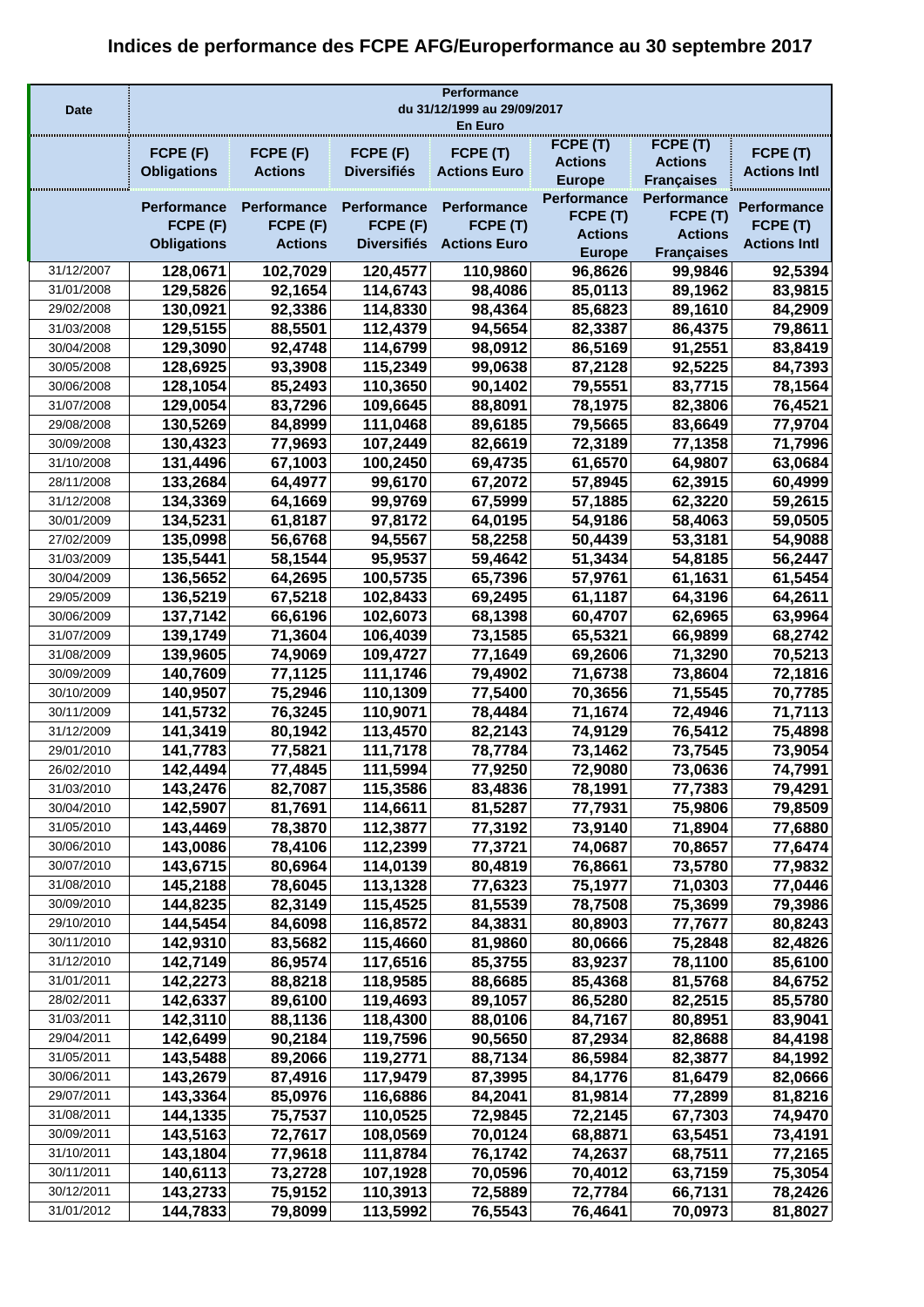|                          | <b>Performance</b>          |                      |                      |                      |                                 |                            |                      |  |
|--------------------------|-----------------------------|----------------------|----------------------|----------------------|---------------------------------|----------------------------|----------------------|--|
| <b>Date</b>              | du 31/12/1999 au 29/09/2017 |                      |                      |                      |                                 |                            |                      |  |
|                          |                             |                      |                      | En Euro              |                                 |                            |                      |  |
|                          | FCPE (F)                    | FCPE (F)             | FCPE (F)             | FCPE (T)             | FCPE (T)                        | FCPE (T)<br><b>Actions</b> | FCPE (T)             |  |
|                          | <b>Obligations</b>          | <b>Actions</b>       | <b>Diversifiés</b>   | <b>Actions Euro</b>  | <b>Actions</b><br><b>Europe</b> | <b>Françaises</b>          | <b>Actions Intl</b>  |  |
|                          |                             |                      |                      |                      | Performance                     | Performance                |                      |  |
|                          | <b>Performance</b>          | <b>Performance</b>   | <b>Performance</b>   | <b>Performance</b>   | FCPE (T)                        | FCPE (T)                   | <b>Performance</b>   |  |
|                          | FCPE (F)                    | FCPE (F)             | FCPE (F)             | FCPE (T)             | <b>Actions</b>                  | <b>Actions</b>             | FCPE (T)             |  |
|                          | <b>Obligations</b>          | <b>Actions</b>       | <b>Diversifiés</b>   | <b>Actions Euro</b>  | <b>Europe</b>                   | <b>Françaises</b>          | <b>Actions Intl</b>  |  |
| 29/02/2012               | 146,1808                    | 82,5088              | 115,8321             | 79,2591              | 79,5117                         | 72,7940                    | 83,9577              |  |
| 30/03/2012               | 146,7356                    | 82,4164              | 115,8391             | 78,8850              | 79,6421                         | 72,4531                    | 84,3063              |  |
| 30/04/2012               | 146,6162                    | 80,0287              | 113,7773             | 75,6754              | 78,2390                         | 69,4314                    | 83,3138              |  |
| 31/05/2012               | 147,0903                    | 76,1373              | 111,4193             | 71,1974              | 74,0277                         | 65,5912                    | 80,8986              |  |
| 29/06/2012               | 146,6419                    | 78,6097              | 112,7602             | 73,8544              | 76,6485                         | 68,5079                    | 82,5787              |  |
| 31/07/2012               | 148,4214                    | 81,3382              | 114,9043             | 76,0492              | 79,2221                         | 71,1282                    | 85,6105              |  |
| 31/08/2012               | 149,4872                    | 82,8118              | 116,6819             | 78,6054              | 80,9217                         | 72,7645                    | 85,9775              |  |
| 28/09/2012               | 150,0954                    | 84,0552              | 117,7647             | 80,2137              | 81,9595                         | 73,4758                    | 87,0246              |  |
| 31/10/2012               | 150,8411                    | 84,0827              | 117,7856             | 80,6002              | 82,4037                         | 73,9044                    | 86,0980              |  |
| 30/11/2012               | 152,0307                    | 86,1227              | 119,5315             | 83,0789              | 84,1767                         | 76,6964                    | 87,2147              |  |
| 31/12/2012               | 152,7016                    | 87,4558              | 120,7523             | 84,6215              | 85,3137                         | 78,1693                    | 87,7524              |  |
| 31/01/2013               | 152,1605                    | 90,0135              | 122,2532             | 87,4212              | 87,7613                         | 80,7657                    | 89,9283              |  |
| 28/02/2013               | 152,6033                    | 89,6933              | 122,0096             | 86,1447              | 87,9274                         | 80,0592                    | 91,1798              |  |
| 28/03/2013               | 153,1226                    | 90,6113              | 122,7216             | 86,2636              | 88,8397                         | 79,9574                    | 93,5488              |  |
| 30/04/2013               | 155,0625                    | 92,3735              | 124,5502             | 88,6292              | 90,1130                         | 81,7148                    | 94,2325              |  |
| 31/05/2013               | 154,5740                    | 95,5311              | 126,5642             | 92,1515              | 92,6615                         | 85,5889                    | 96,3847              |  |
| 28/06/2013               | 152,9747                    | 91,5150              | 123,3413             | 87,9740              | 88,7412                         | 81,7001                    | 92,5835              |  |
| 31/07/2013               | 153,7276                    | 95,8770              | 126,5959             | 92,6935              | 92,8856                         | 86,3931                    | 95,8245              |  |
| 30/08/2013               | 153,4441                    | 95,3295              | 126,3316             | 92,2374              | 92,5007                         | 85,8182                    | 94,6477              |  |
| 30/09/2013               | 154,2568                    | 99,1152              | 129,0004             | 96,6441              | 95,9823                         | 89,9056                    | 97,4056              |  |
| 31/10/2013               | 155,5601                    | 102,3291             | 131,3519             | 100,0373             | 98,9362                         | 92,3573                    | 100,0711             |  |
| 29/11/2013               | 156,0367                    | 103,5710             | 132,2665             | 101,3488             | 100,1599                        | 93,0351                    | 101,4592             |  |
| 31/12/2013               | 155,6102                    | 103,9909             | 132,3220             | 101,8890             | 100,8767                        | 93,1914                    | 101,7735             |  |
| 31/01/2014               | 157,1267                    | 102,5598             | 131,9239             | 100,3540             | 99,7703                         | 92,4055                    | 99,9152              |  |
| 28/02/2014               | 157,9583                    | 106,5311             | 134,5386             | 104,2865             | 104,0215                        | 97,1435                    | 102,8865             |  |
| 31/03/2014               | 158,6643                    | 106,3583             | 134,6401             | 104,6106             | 103,4091                        | 97,5857                    | 102,3853             |  |
| 30/04/2014               | 159,4482                    | 106,9923             | 135,5368             | 105,2930             | 104,4181                        | 98,6181                    | 102,6084             |  |
| 30/05/2014               | 160,3811                    | 109,7451             | 137,5809             | 107,7137             | 106,7251                        | 100,8903                   | 105,9309             |  |
| 30/06/2014               | 161,3567                    | 109,2130             | 137,6391             | 106,5879             | 105,7357                        | 99,1501                    | 106,9966             |  |
| 31/07/2014               | 162,0032                    | 107,5331             | 137,0453             | 103,9399             | 103,9982                        | 96,3965                    | 107,3966             |  |
| 29/08/2014<br>30/09/2014 | 163,3702                    | 108,8040<br>108,9429 | 137,9484<br>138,2068 | 104,2403             | 104,8946<br>104,5891            | 97,2662<br>96,7842         | 110,0575<br>110,7890 |  |
| 31/10/2014               | 163,5857<br>163,5742        | 106,5143             | 136,4487             | 104,5696<br>101,5264 | 102,2039                        | 92,6834                    | 110,7039             |  |
| 28/11/2014               | 164,6404                    | 111,0197             | 139,5288             | 106,5567             | 106,0203                        | 97,0803                    | 113,9705             |  |
| 31/12/2014               | 165,2418                    | 110,0669             | 139,2521             | 105,0714             | 105,0101                        | 95,4943                    | 114,6609             |  |
| 30/01/2015               | 166,6966                    | 117,3262             | 143,6997             | 111,9447             | 112,1308                        | 103,0840                   | 121,9341             |  |
| 28/02/2015               | 167,8767                    | 124,3346             | 148,3281             | 119,0884             | 119,1319                        | 109,2986                   | 128,0417             |  |
| 31/03/2015               | 168,3275                    | 127,6782             | 150,3431             | 122,6149             | 121,7734                        | 111,6634                   | 131,2952             |  |
| 30/04/2015               | 167,5602                    | 127,2921             | 150,0064             | 121,8753             | 122,1292                        | 112,5908                   | 130,6391             |  |
| 29/05/2015               | 166,3440                    | 129,3041             | 150,3519             | 123,3820             | 124,3413                        | 114,6070                   | 132,4639             |  |
| 30/06/2015               | 164,3987                    | 128,6535             | 149,4347             | 123,6401             | 123,2295                        | 114,4142                   | 130,5910             |  |
| 31/07/2015               | 165,7527                    | 128,8355             | 149,5698             | 123,5559             | 123,5898                        | 115,2861                   | 130,7304             |  |
| 31/08/2015               | 164,9187                    | 119,7480             | 144,1951             | 114,4352             | 114,7632                        | 108,8499                   | 121,1458             |  |
| 30/09/2015               | 165,0899                    | 115,4138             | 141,5651             | 109,4984             | 110,5733                        | 105,1080                   | 117,5933             |  |
| 30/10/2015               | 166,3179                    | 124,0696             | 146,8710             | 118,8743             | 118,2932                        | 112,4276                   | 125,7645             |  |
| 30/11/2015               | 166,9113                    | 126,9223             | 148,5981             | 121,5310             | 121,1525                        | 114,0459                   | 129,4935             |  |
| 31/12/2015               | 166,0204                    | 122,0220             | 145,1488             | 116,1124             | 116,2731                        | 110,7257                   | 124,8585             |  |
| 29/01/2016               | 166,7806                    | 114,7746             | 140,7094             | 108,5485             | 108,4774                        | 104,7192                   | 118,0682             |  |
| 29/02/2016               | 167,0142                    | 113,0451             | 139,3938             | 105,7590             | 106,4915                        | 103,1486                   | 116,9153             |  |
| 31/03/2016               | 167,9771                    | 115,7719             | 141,3152             | 108,6939             | 108,8600                        | 105,2159                   | 119,7184             |  |